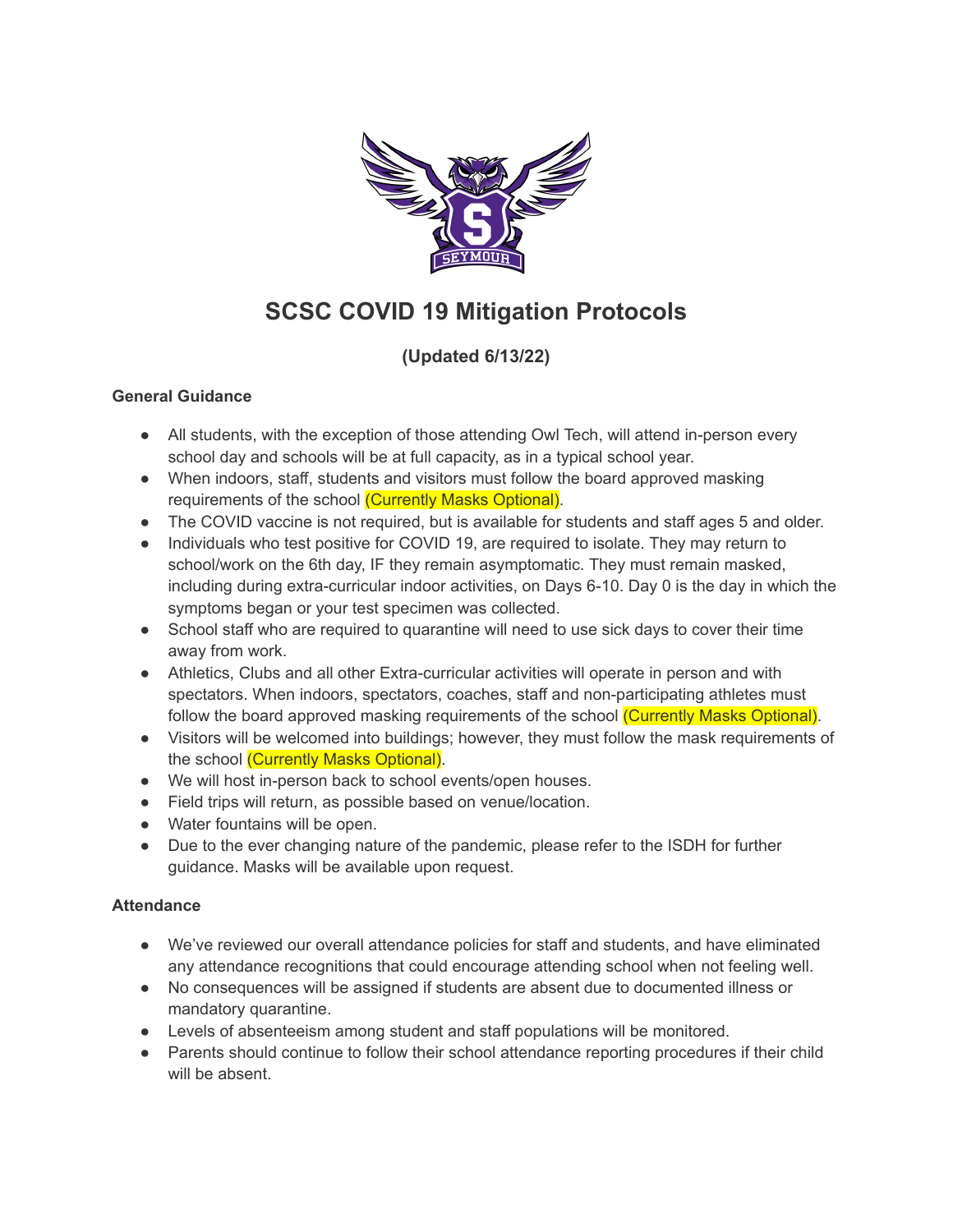# **Calendar/Schedule**

You can find the 2022-2023 school calendar [here.](http://www.scsc.k12.in.us/document-library/district-information/1026-2022-2023-school-calendar/file)

#### **Classroom Practices**

- Classrooms and learning environments, such as band, choir and gymnasiums, will be scheduled at full capacity.
- Students may share school or art supplies and will be asked to sanitize hands before and after shared supply use.
- Hand sanitizer will be available in classrooms and students will have the opportunity to clean hands as they enter/exit classrooms and handwashing will be encouraged when appropriate.

#### **Cleaning**

- We will continue to use enhanced cleaning practices and provide extra hand washing materials and cleaning supplies.
- [Proper handwashing techniques](https://www.cdc.gov/handwashing/index.html) and other health and safety procedures like respiratory etiquette will be taught and reinforced. Hand sanitizer will be available when hand washing is not possible.
- In addition to our regular facility cleaning, we'll continue to disinfect more often in common areas like hallways, cafeterias, water fountains, bathrooms, playgrounds and buses, as well as high-touch surfaces like door handles and desks.
- We will continue to meet the Indiana State Department of Health's recommended environmental steps to reduce indoor COVID transmission through humidity, air-conditioning, air filters, etc.

#### **COVID-19/Illness**

- Anyone experiencing any symptoms of illness may be excluded from school buildings and events.
- If your child is ill (or quarantined at home), teachers will provide missed school work per our normal procedures.
- Parents need to be attentive to the daily health of their children and should ensure their child is symptom free and safe to attend school each day. School staff should also ensure they are symptom free before coming to school/work.
- Seymour Community Schools will observe the 100.4-degree temperature as the fever threshold for illness. Please contact the school nurse with concerns or questions about your student's current health symptoms.
- Parents should continue to follow their school attendance reporting procedures if their child will be absent.
- Schools will not conduct COVID-19 tests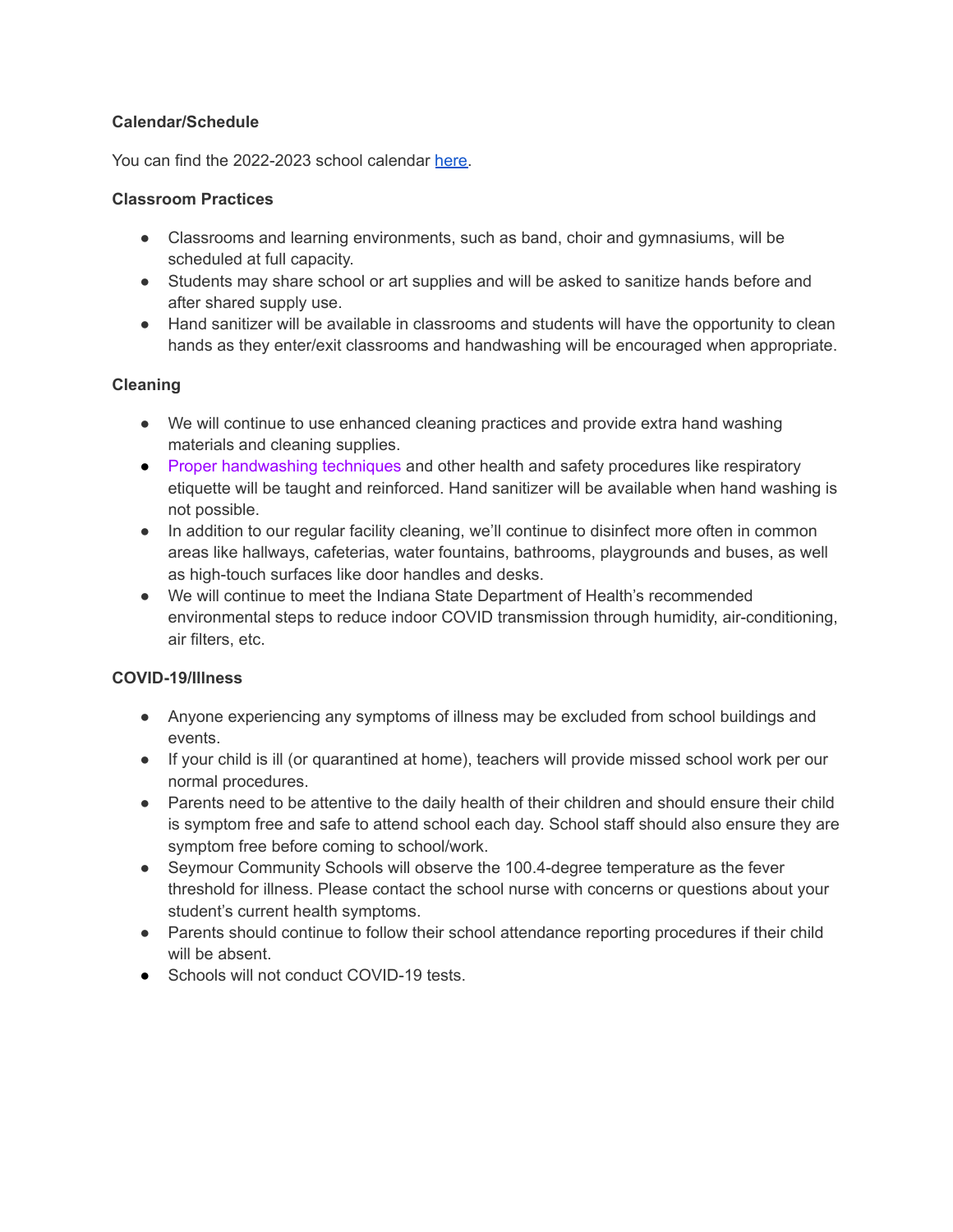# **Extracurricular Activities**

- Athletics, Clubs and all other Extra-curricular activities will operate in person and with full capacity spectators. Additional restrictions may be imposed through guidance from the IHSAA, the Indiana State School Music Association, other governing bodies and the local health department.
- When indoors, spectators, coaches, staff and non-participating athletes must follow the board approved masking requirements of the school (Currently Masks Optional).

# **Field Trips**

● Field trips will return, as possible, depending on venue/location guidelines.

# **Immunizations**

- Scheduled immunizations are required every year and students must have required immunizations, unless they have an exemption on file.
- Please note that students entering kindergarten, 6th and 12th grades require new immunizations and all grades now require a two-vaccine immunization series for Hepatitis A.
- The COVID vaccine is not required, but is available for students and staff ages 5 and older.

# **K-12 Guidance for Isolation and Quarantine**

Seymour Community Schools uses the following linked guidance for isolation and quarantine as provided by the Indiana Department of Health.

# [Updated IDOH Guidance 2.17.22](https://drive.google.com/open?id=1lNrjYgpmEAUwz6cpQNpVWttOnvpF7DC2)

#### **Masks**

- Optional
- Due to the ever changing nature of the pandemic, please refer to the CDC and/or the ISDH for further guidance. Masks will be available upon request.

# **Nurse/School Clinic**

- Parents should contact the school nurse with questions about illness symptoms, specific concerns regarding a child's medical care or to inform staff of a chronic medical condition such as, seasonal allergies, strep throat or frequent ear infections.
- When students report to the school clinic for an apparent illness, they will be asked to wear a mask. Masks will be provided, if they do not have one with them.

# **Restrooms**

- Restrooms will be cleaned and disinfected frequently throughout the day.
- Students will be asked to use proper handwashing techniques and will wash their hands after recess and before lunch.
- Restrooms will contain signage to promote proper washing techniques.